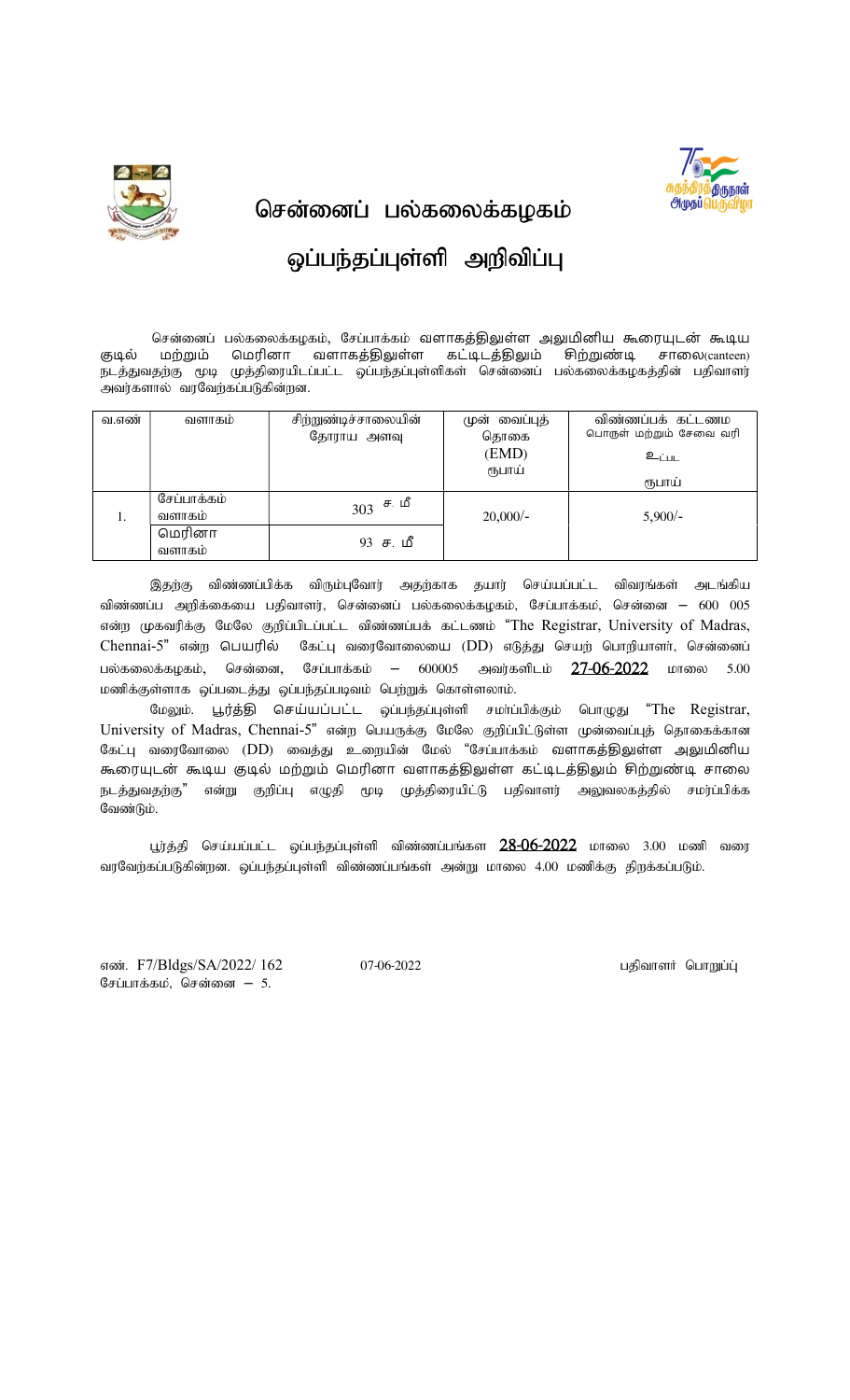

## UNIVERSITY OF MADRAS

(Established under the Act of Incorporation XXVII of 1857 –Madras University Act 1923) (State University) Centenary Building, Chepauk Campus, Chennai 600 005 Phone : 044-25399788,25399400



## COMBINED CANTEEN AT MARINA AND CHEPAUK CAMPUSES: TERMS AND CONTITIONS

- [1] The Sealed tenders are invited by the undersigned at his office upto 3.00 p.m. on  $28-06-2022$ for Running of combined Canteen in the permanent Building at Marina Campus and at the temporary shed at Chepauk Campus. The tenders will be opened at 4 p.m. on the same day in the presence of the Tenderers or their representatives.
- [2] The filled tenders should be addressed to the Registrar, University of Madras and superscribed "Running of combined Canteen in the permanent Building at Marina Campus and at the temporary shed at Chepauk Campus". The Tenderer has to quote the monthly rent that he is willing to pay to run the Canteen after due inspection of both the areas.
- [3] The tender form must be accompanied by an EMD for Rs. 20,000/- by way of Demand Draft in favour of "The Registrar, University of Madras, Chennai – 600 005". The same will be refunded to the unsuccessful Tenderers after a decision is taken in the matter. In the case of successful tender, the EMD amount will be refunded only after the expiry of the contract period without any interest.
- [4] Any tender not accompanied by EMD of Rs. 20,000/- will be rejected.
- [5] The contract period is for ONE YEAR.
- [6] The successful Tenderer must pay a security deposit of FIVE months' RENT, apart from EMD within seven days from the date of intimation notice and this amount will be refunded at the time of expiry of contract without any interest.
- [7] If any damage is caused by the Contractor to the University Building or any other damage noticed, the expenditure incurred to make good, the damage charges will be deducted from the security deposit and EMD amount.
- [8] The Tenderer has also to pay the electricity charges fixed by the University from time to time, as per consumption. The Contractor has to pay the rent and electricity charges to the University on or before the  $10<sup>th</sup>$  of every month. Payment of monthly rent thereafter will attract a penalty of Rs.1,000/- (Rupees One thousand only) per month. On continued non-payment of rent dues, a warning will be issued in the second month and thereafter lease will be cancelled giving 15 days notice, with forfeiture of security deposit and EMD.
- [9] The approximate plinth area for the Canteen shed at Chepauk Campus is 303 sq.m and the Marina building is  $93$  sq.m. The Tenderer should not occupy more area than the specified area. If he needs additional space/facility he has to obtain prior permission from the Registrar, University of Madras. The proportionate increase will be made in the rent.
- [10] The Successful bidder has to use the Kitchen at Marina Campus for cooking all the foods for Chepauk Campus and Marina Campus and to sell the food items at Marina Campus and Chepauk Campus.
- [11] The Tenderer must enclose his experience certificate in this field in any similar Educational Institutions like University, College etc., for reference. Experience in the catering line is the criteria for deciding / awarding the tender.
- [12] The Tenderer should not use the premises for residential purpose either for self or for his servants after the closing of the business hours. However, he is permitted to have his own watchman during night hours.